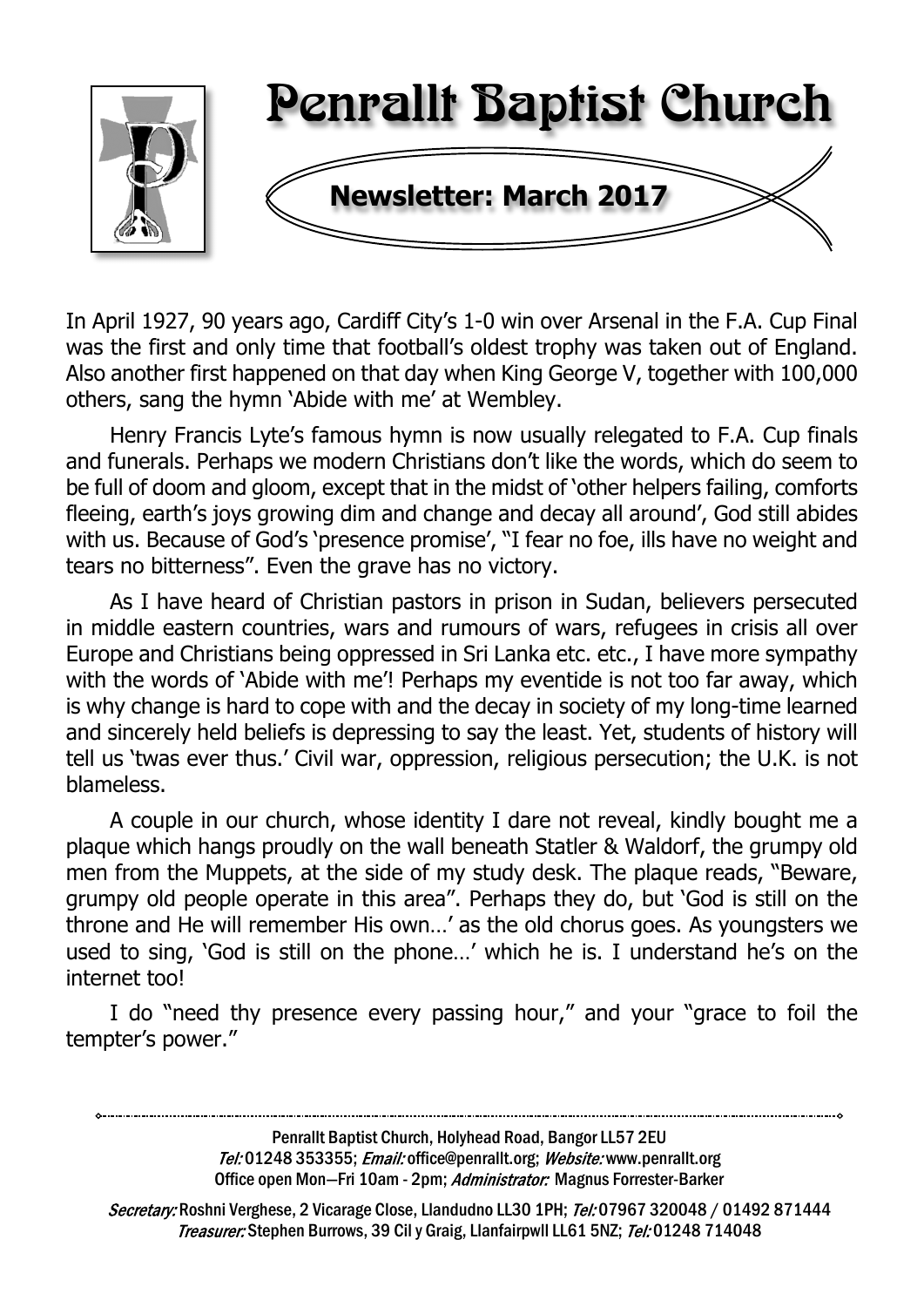I used to write stories about Oldways Baptist Church, Cemetery Road, in the dead centre of Grumpstead. The Pastor was the Rev Oliver Kenneth Rules, known affectionately as Rev Rules OK. Rev Rules' rather traditional and staid attitudes were transformed by a lady missionary coming into the church called Grace Ann Bounding, known also affectionately as Grace Abounding. Rev Rules was dispirited by the constant grind of church life, the continual carping of members and the world which was on the slippery slope to sin and pain. Grace held up "thy cross" 'before his closing eyes, which shone through the gloom and pointed him to the skies. Heaven's morning broke and earth's vain shadows flew away.' "In life, in death, O Lord, abide with me." For Oliver Kenneth the difficulties he had with people and the strain of life itself was transformed as he thought again of Jesus, the cross, the resurrection, and even now Jesus making intercession for him!

Sometimes when grumpy people are operating in my area I remember with thanksgiving hymns like 'Abide with me', for we have so much for which to be thankful. We have eternal life through Jesus, a good church family and friends, and a new pastor and family on our horizon.

Psalm 24 v 7: "Lift up your heads, o ye gates; be lifted up, you ancient doors, that the King of Glory my come in."

Jesus said in John 15 v 4 "Remain (abide) in me, and I will remain (abide) in you. No branch can bear fruit by itself; it must remain (abide) in the vine. Neither can you bear fruit unless you remain (abide) in me."

As I hope you have gathered by now, I am of the 'Remain' lobby (religiously speaking)!!!!!

Every blessing

Geoff Birch

# Come and Celebrate!

We are delighted to invite you to the Induction Service of Rev. Freddy Farías-Palacios as the Minister of Penrallt at **3pm on Saturday 1st April 2017** and a light supper afterwards.

*RSVP by 15th March to the church office (office@penrallt.org)*

*NB it is important to get your name on the list if you wish to attend, as space is limited.*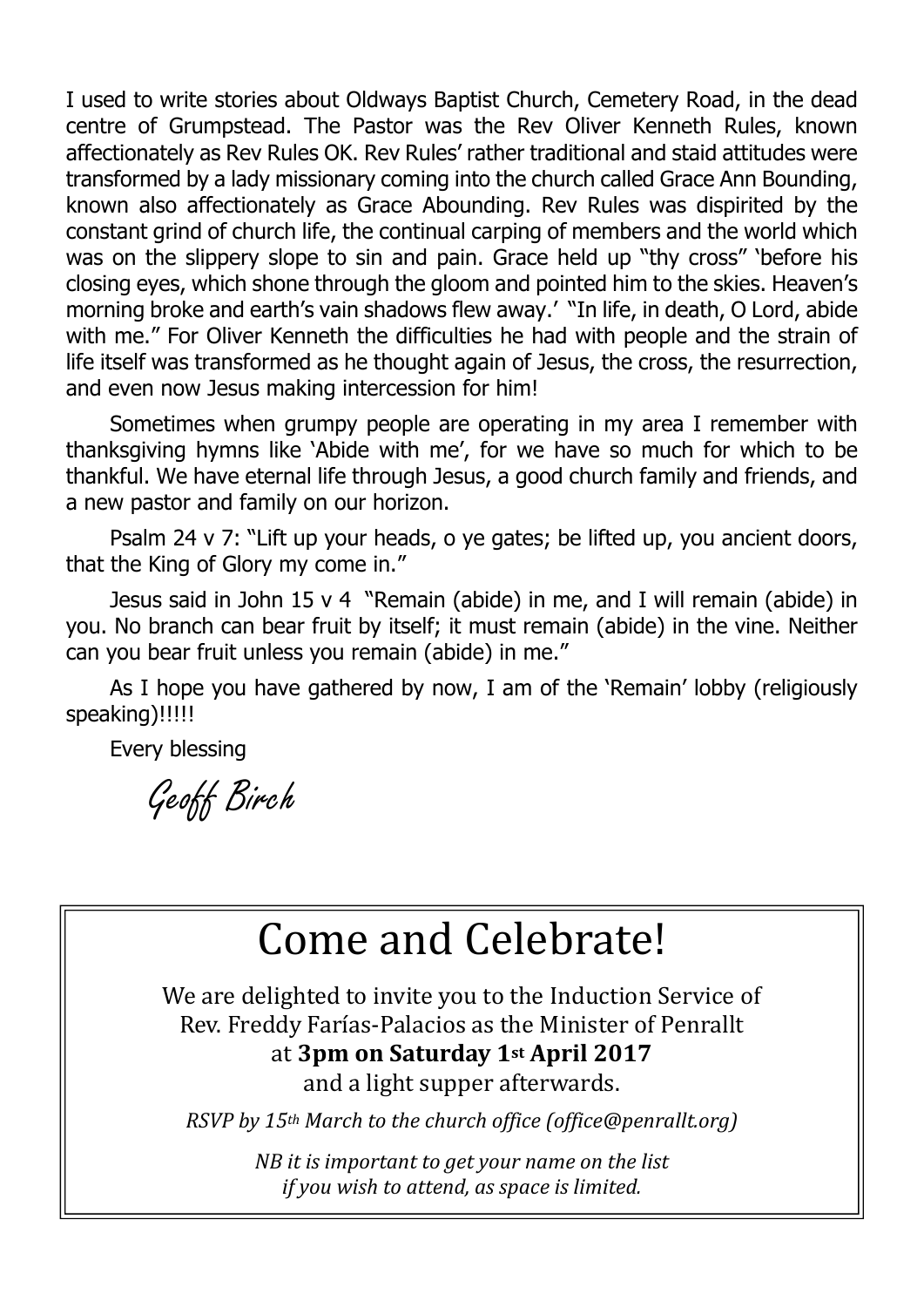### **Services This Month**

In March we continue our series of sermons in the morning services on the book of James, with titles taken from the commentary by Dr. Raymond Brown. In the evening services we will begin a new series on wilderness experiences in the Bible.

#### **5th March**

| 10:30am Speaker: Joe Moreno<br>James #4: Impartial Love                                       | James 2:1-13                                                                                                                                                       |  |  |
|-----------------------------------------------------------------------------------------------|--------------------------------------------------------------------------------------------------------------------------------------------------------------------|--|--|
| 6:00pm Communion Service. Speaker: Roger Borlace. Luke 4:1-13                                 |                                                                                                                                                                    |  |  |
| 12 <sup>th</sup> March                                                                        |                                                                                                                                                                    |  |  |
| James 2:14–26<br><b>James #5: Consistent Conduct</b>                                          |                                                                                                                                                                    |  |  |
| Exodus 16:1-10<br>6:00pm Speaker: Donald Poirot<br>In the Wilderness #2: Count Your Blessings |                                                                                                                                                                    |  |  |
| 19th March                                                                                    |                                                                                                                                                                    |  |  |
| James 3:1-12<br>James #6: Controlled Conversation                                             |                                                                                                                                                                    |  |  |
| 6:00pm Speaker: Neil Rymer                                                                    | Numbers 14                                                                                                                                                         |  |  |
| 26th March                                                                                    |                                                                                                                                                                    |  |  |
| 10:30am Communion Service. Speaker: Geoff Birch<br>James #7: Continual Obedience              | James 3:13-4:12                                                                                                                                                    |  |  |
| 6:00pm Speaker: Rob Beamish<br>In the Wilderness #4: Elijah on the run                        | 1 Kings 19:1-18                                                                                                                                                    |  |  |
|                                                                                               | In the Wilderness #1: Jesus in the Wilderness<br>10:30am Speaker: Geoff Birch<br>10:30am Speaker: Deb Stammers<br>In the Wilderness #3: Your days will be numbered |  |  |

#### **Our Speakers This Month**

**Joe Moreno** is a youth worker with Gobaith Môn, working in schools on Anglesey. **Rob Beamish** is the Minister of Prince's Drive Baptist Church, Colwyn Bay. The remaining speakers are all members of Penrallt.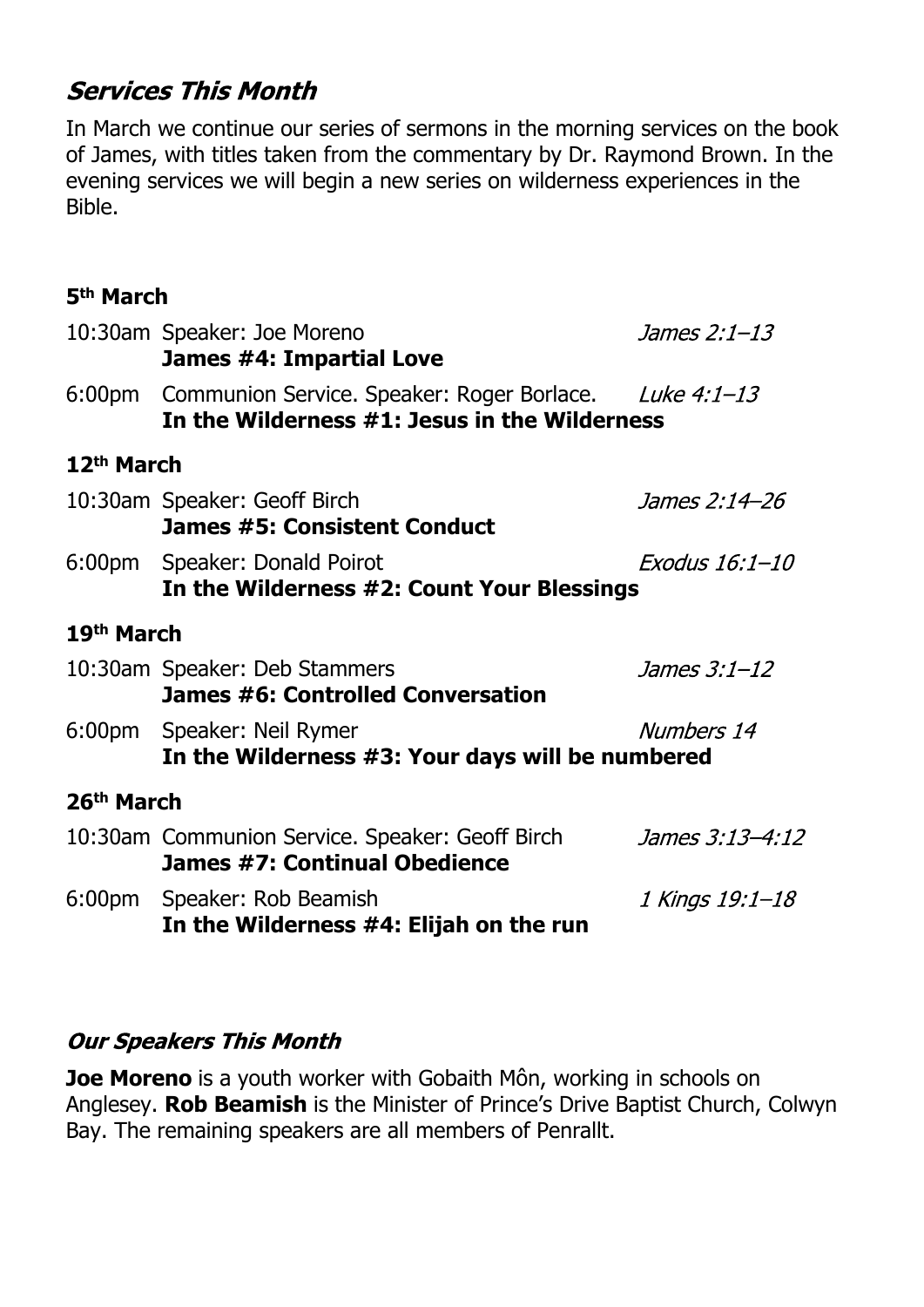### **Dates for Your Diary**

| <b>Saturdays</b>   | 8:30-9:30am        | Prayer meeting in the Twrgwyn Room.                                                                                     |  |
|--------------------|--------------------|-------------------------------------------------------------------------------------------------------------------------|--|
| <b>Wednesday 1</b> | 10:30am            | Men's prayer meeting followed by coffee.                                                                                |  |
|                    | 7:30 <sub>pm</sub> | <i>Pray For Wales</i> event at Sure Hope Church,<br>Colwyn Bay.                                                         |  |
| <b>Friday 3</b>    | 11am               | <i>Women's World Day of Prayer</i> meeting at the<br>Quaker Meeting House in Bangor. All are<br>welcome (men included!) |  |
| <b>Saturday 4</b>  | all day            | Alpha Away Day.                                                                                                         |  |
|                    | 2pm                | Memorial service at Penrallt for Andrew and<br>Jean Browne (the service will be taken by<br>Peter Cousins).             |  |
| <b>Sunday 5</b>    | 2:15 <sub>pm</sub> | Service at Haulfre residential home in Llangoed<br>(nr. Beaumaris).                                                     |  |
| <b>Monday 6</b>    | 7:30 <sub>pm</sub> | Deacons' meeting.                                                                                                       |  |
| Saturday 11        | $9:30$ am $-1$ pm  | Mission-Shaped Ministry course at Rhos-on-Sea<br>URC.                                                                   |  |
| <b>Saturday 25</b> | 10:30am            | Church walk at Criccieth.                                                                                               |  |
|                    | 7:30 <sub>pm</sub> | <i>Connect</i> event at Penrallt.                                                                                       |  |
| <b>Monday 27</b>   | 2pm                | Pastoral Care Team meeting.                                                                                             |  |

Please see the Noticeboard section of this newsletter for more about many of these events.

### **News of People**

Ellen Wilson is undergoing eye surgery on  $6<sup>th</sup>$  March and Helen Thomas has a clinic appointment for her eye this month; please hold them both in your prayers.

Congratulations to Andy Lemon, who has been given a permanent appointment as Head of Mathematics at Ysgol John Bright, Llandudno.

#### **Children's Birthdays in March**

8<sup>th</sup>: Molly Wheatcroft  $12<sup>th</sup>$ : Nicola Wheatcroft  $13<sup>th</sup>$ : James Howie 14<sup>th</sup>: Ted Goodwin 15<sup>th</sup>: John Brindley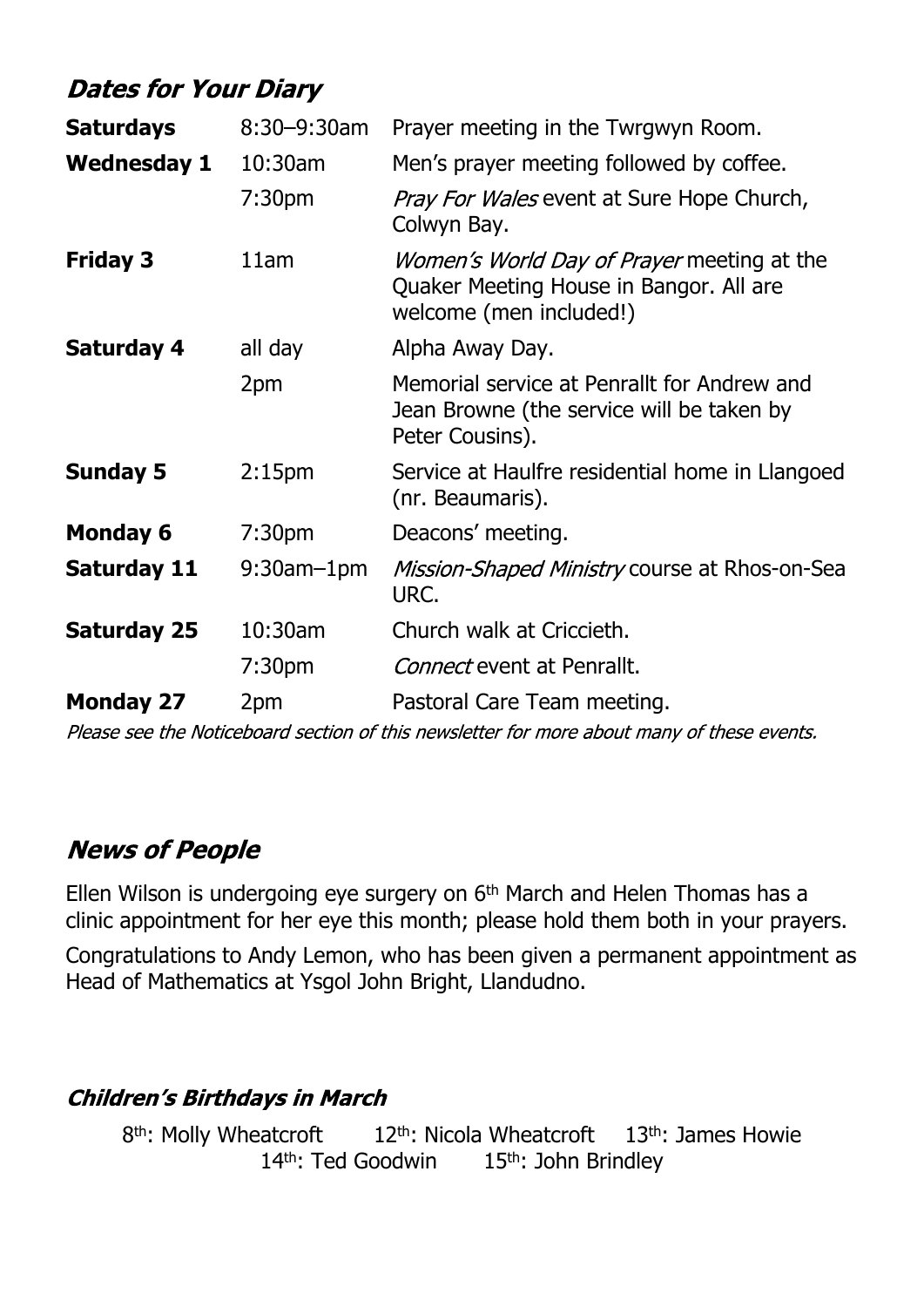### **Homegroups:**

Many of our folk meet in small groups during the week for Bible study, prayer and fellowship. We encourage you to join one of these groups if you are able to.NB not all these groups meet every week. Please check with the contact people to find out when and where they are meeting this month.

| <b>Day</b> | Time               | <b>Group Name</b>             | <b>Contacts</b>                     |
|------------|--------------------|-------------------------------|-------------------------------------|
| <b>Tue</b> | 7:30 <sub>pm</sub> | Nilgiri                       | Joan Beer (353874)                  |
| <b>Tue</b> | 7:30 <sub>pm</sub> | Tyddyn Isaf<br>(Menai Bridge) | Magnus Forrester-Barker<br>(717570) |
| <b>Wed</b> | 2:00 <sub>pm</sub> | Carers                        | Carol Morris (208407)               |
| <b>Wed</b> | 7:30pm             | <b>Nomads</b>                 | Pat & Roger Borlace (713146)        |
| <b>Thu</b> | 10:30am            | Llanfairpwll (am)             | Sue & Lawrence Moss (713793)        |
| <b>Thu</b> | 7:30pm             | Llanfairpwll (pm)             | Sue & Lawrence Moss (713793)        |
| Fri        | 10:30am-12:30pm    | The Lydias                    | Freda Birchall (371316)             |

### Noticeboard:

### **◊ Church Lunch**

This month's Church Lunch will be on **Sunday 5th March**, after the morning service. Please bring enough buffet-style food for yourself and one or two others. Please note that due to the Induction Service on Saturday 1st April (including a substantial buffet) there will be no church lunch on Sunday 2nd April.

#### *◊* **Church Walk**

Saturday 25th March 10:30am

Please note the change of day for the March walk – this one is on a Saturday! The walk is easy, circular and approx. 6 miles long over flat or gently sloping terrain on generally well-defined paths. We will start in Criccieth at 10:30 and head west along the Wales Coastal Path towards Llanystumdwy, where David Lloyd George spent much of his childhood and where he is buried. The walk continues through the village, keeping to the wooded east bank of the Afon Dwyfor as far as the B4411 where the route is on the road for about 500yds before turning south. At this point the route crosses fields with soft/boggy patches before rejoining the B4411 and returning to Criccieth where the delights of Cadwaladr's fare, or other cafés in the town, may be sampled. Good waterproof walking boots are advisable for this walk, and bring a packed lunch. The start in Criccieth will be from the Pay and Display promenade car park (£2 for 8 hours, although there is limited free parking on the promenade adjacent to the P&D park). Please contact Sue or Lawrence Moss (01248 713793) if you have any queries.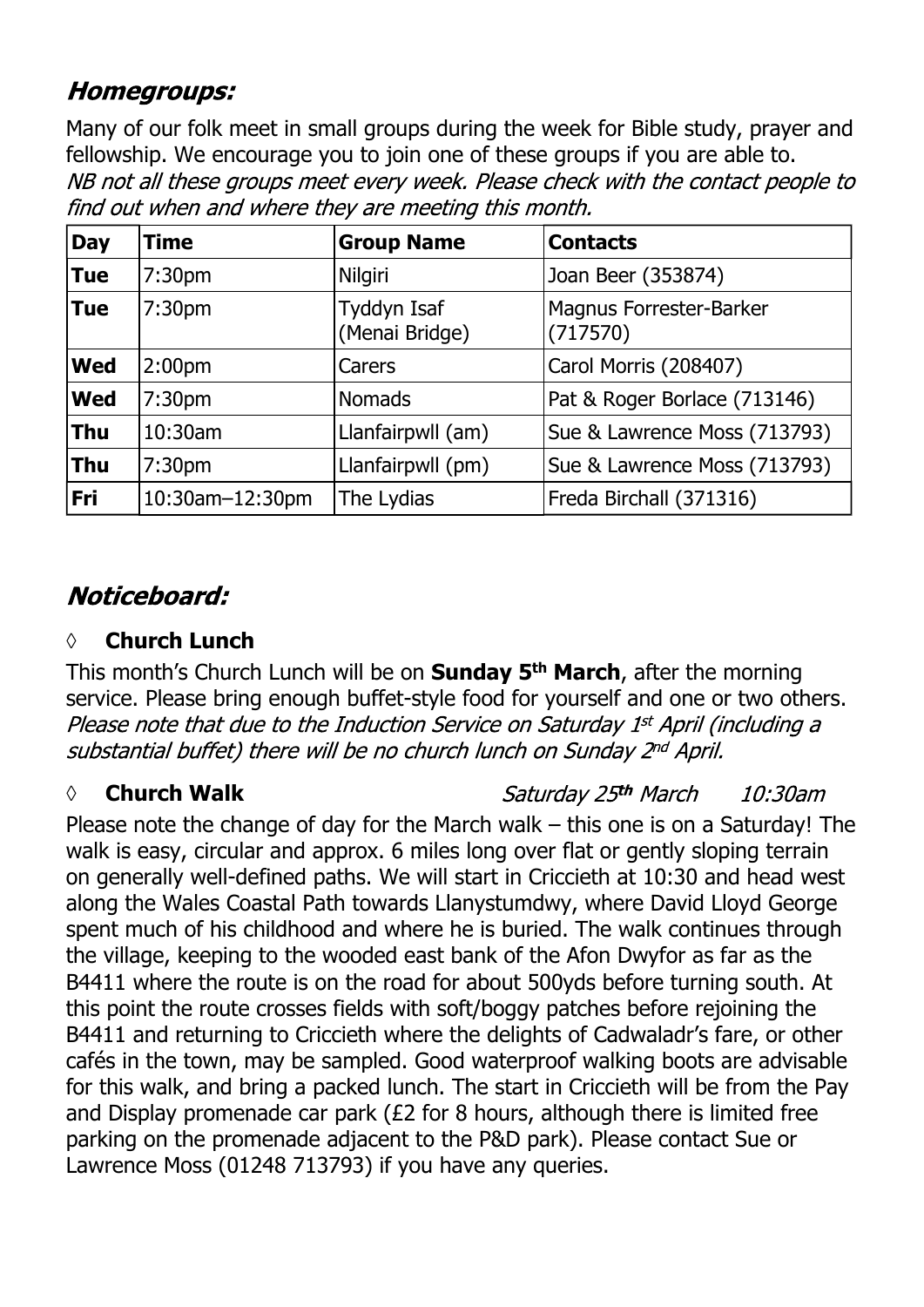#### *◊* **Connect**

We will be gathering to seek God's face through worship and prayer in the Chapel. Doors open at 7pm; the event itself will start at 7:30pm. All are welcome.

#### *◊* **Induction Service**

We look forward to the Induction of Rev. Freddy Farias-Palacios as the new Minister of Penrallt and would love as many people as possible to join us to welcome Freddy and his family. Please ensure that your name is on the guest list by no later than 15th March (speak to Magnus or Roshni) as space is limited.

We will be providing a buffet after the service and would be grateful for contributions of a variety of salads to accompany cold meats (we will buy them) and also puddings. Please contact Mari Kelso if you can help with this.

#### *◊* **Mission-Shaped Ministry**

This is a year-long programme to help equip us for sharing the Good News of Jesus with those around us. The sessions will take place on the second Saturday of the month at Rhos-on-Sea URC, in 3-month blocks with a month off in between, and run from 9:30am to 1pm. The course started in January but it is not too late to join in. There is a cost of £45 to cover materials for the year, payable by 11<sup>th</sup> March, but you are welcome to try a session for free. For more information please visit missionshapedministry.org/northwales17

#### **◊ News bulletins**

Don't forget that copies of our newsletters (dating back as far as May 2011) are available on the Penrallt website (www.penrallt.org/news/index.php), along with the current week's news sheet.

#### **◊ Pastoral Help**

If you have issues of concern about your own or someone else's welfare, please contact a member of the Pastoral Care team: Pat Borlace (713146); Adrienne Ferrada; Gwen Hicks; Geoff Moore (410582); Lawrence Moss (713793); Judy Stammers (364394); Helen Thomas (600174).

#### **◊ Pray for Penrallt Every Day**

We believe in prayer and encourage people to pray. You can send prayer request to our electronic diary via office@penrallt.org (there are also prayer cards in the church porch that you can fill in). Better still, you can receive the prayer diary straight to your inbox every Monday (or occasionally on Tuesdays) by emailing the office now and requesting to be put on the list. For more immediate and interactive sharing of prayers, search on Facebook for Penrallt Prayer Point and send a request to join our group.

#### Saturday 25th March 7:30pm

Saturday 1st April *3pm* 

Saturday 11th March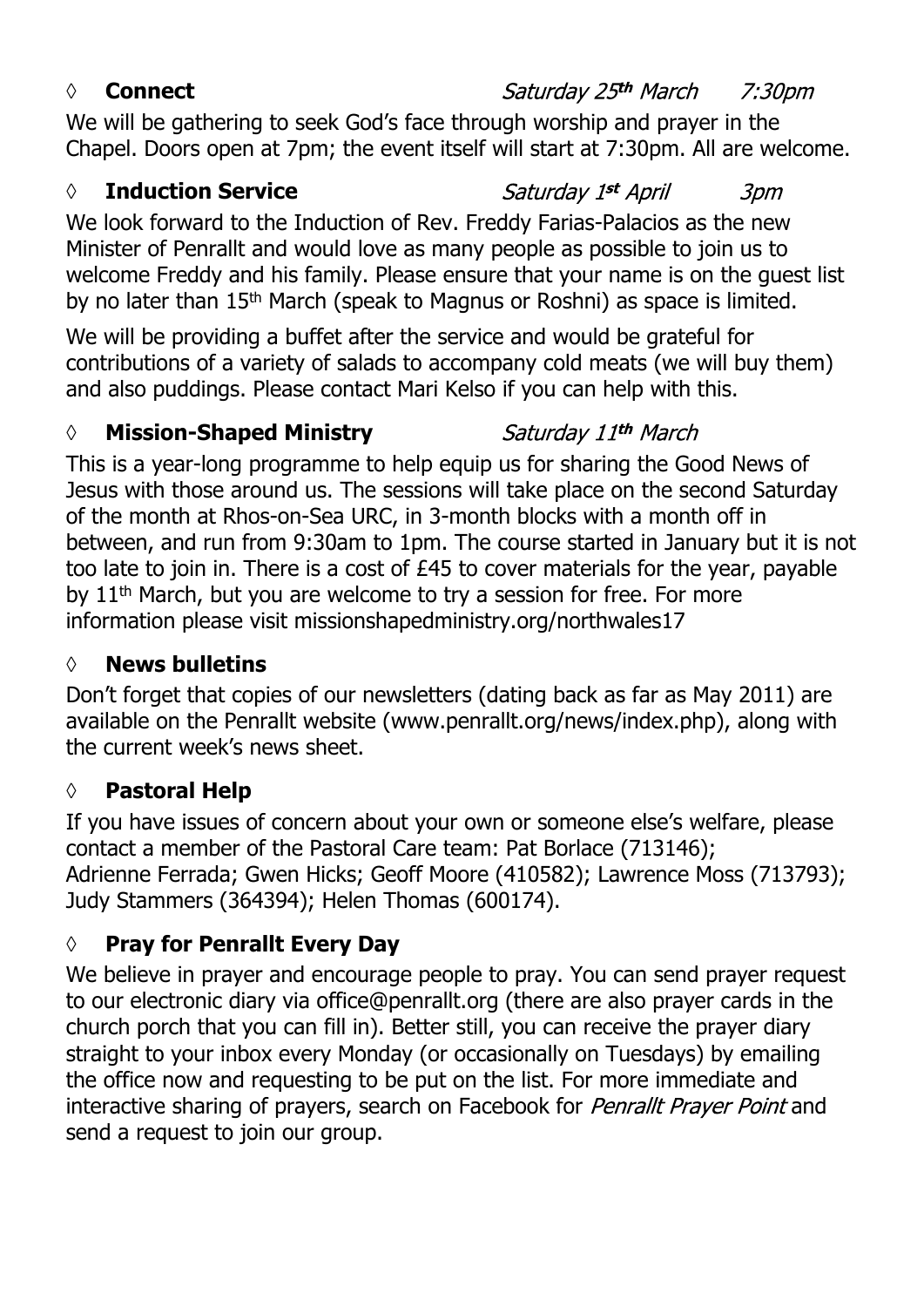#### *◊* **Pray for Wales**

#### Wednesday 1st March

New Wine Cymru have issued a call to prayer for our nation on St. David's Day. There will be several organised prayer events, the nearest of which is at Sure Hope Church in Colwyn Bay, starting at 7:30pm. Even if you are unable to make that, please spend some time on  $1<sup>st</sup>$  March praying for Wales (in fact, that's not a bad idea on other days too!)

#### *◊* **Retreat Day**

Saturday 22nd April 10am-4pm

Anglesey Prayer Network have informed us of a retreat taking place at St. Dona's Church, Llanddona, in April. This is a day of learning, meditation and prayer on the theme of Monks and Moderns: Old habits die hard...? The cost is £10 per person, including lunch and other refreshments. If you are interested, please contact Richard Adams (01248 490770; richard@gwyneth.net) or James Percival (01248 811793; james@sirpercival.co.uk)

#### **◊ Rough Sleepers**

The church's policy is not to give money directly to the rough sleepers in Upper Bangor. Be warned that some of them can be aggressive. You will find brown envelopes in the porch for a gift that will buy meal vouchers which are distributed to rough sleepers by the Cathedral.

#### **◊ Storage Heaters**

If you could make use of any night storage heaters, please speak to Geoff Birch, who is changing his for something else and would be delighted to let you have them.

#### **◊ Sunday Afternoon Services**

We visit residential homes in the area once a month on a Sunday afternoon, alternating between Haulfre (in Llangoed, on Anglesey, starting at 2:15pm) and Plas Garnedd (in Llanberis, starting at 2:45pm), usually on the first Sunday. This month we are due to visit Haulfre on **Sunday 5th March** but please check with the church office or see that week's news sheet to confirm that this is going ahead.

#### Deadline for next month's newsletter: Sunday 19th March.

Please sent information to Magnus (office@penrallt.org; 01248 353355). All notices should be submitted in writing (preferably by email) as early as possible.